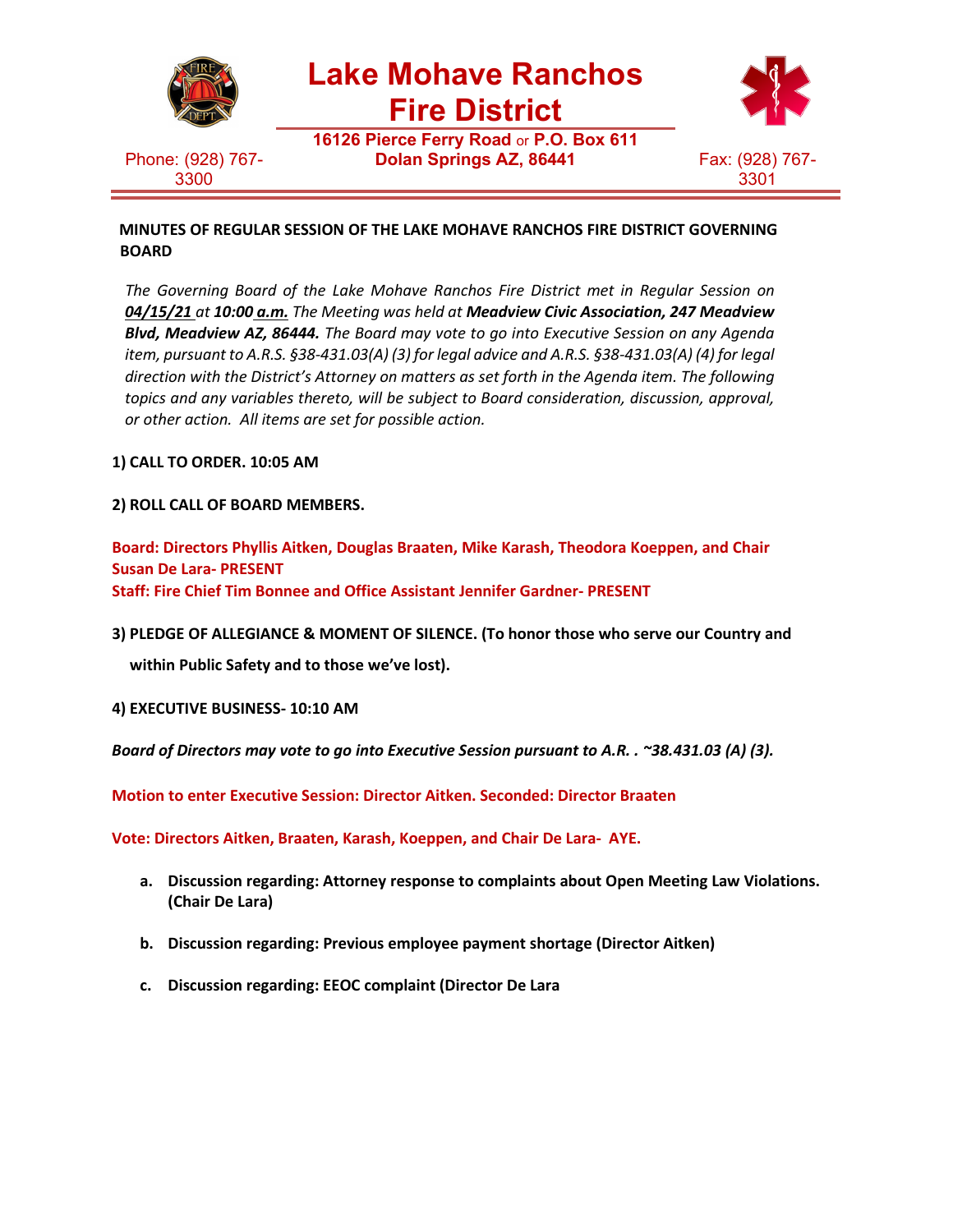### **REGULAR BUSINESS**

**Motion to reconvene after short recess after Executive Business: Director Braaten. Seconded: Director Aitken**

**Vote: Directors Aitken, Braaten, Karash, Koeppen, and Chair De Lara- AYE.**

### **5) MINUTES- 11:21 AM**

### **03/18/21 Minutes review:**

Director Aitken noted the incorrect spelling of her name. Director Braaten suggested clearer language to use in the 02/18/21 Minutes review portion under item 5.

**Motion to approve minutes with corrections: Director Aitken. Seconded: Director Koeppen**

**Vote: Directors Aitken, Braaten, Karash, Koeppen, and Chair De Lara- AYE.**

### **6) FINANCIALS – GABE BULDRA OF JAMES VINCENT GROUP PRESENTATION 11:30 AM**

#### **Report:**

Gabe Buldra noted that for the month of March, the Fire District was over budget in a few areas due to facility maintenance and repairs. However, personnel was under budget. Currently, the District is 131K under budget for the year.

Chair De Lara inquired about how competitive the Fire District is when it comes to pay, and mentioned Peach Springs is currently offering a higher wage. Buldra responded that the District is currently not very competitive.

The option of offering one-time bonuses was discussed. Buldra expressed this as an alternative to permanent pay raises for compensation since it would not create long term liability for the District.

Director Koeppen asked why Ambulance Receivable was down 20K from last year. Buldra said that it is something that is recorded at the end of the fiscal year.

Director Koeppen inquired about how well the new collection agency is doing. Chair De Lara said that the attorney added an addendum to the contract with the collection agency, and they have now started working with the District. Currently, they have not been collecting long enough to see much progress.

Director Braaten asked that with reduced tourism, would revenue to the District drop? Fire Chief Bonnee said that there were 157 more calls this year than this time last year, including 68% higher call volume from Kingman.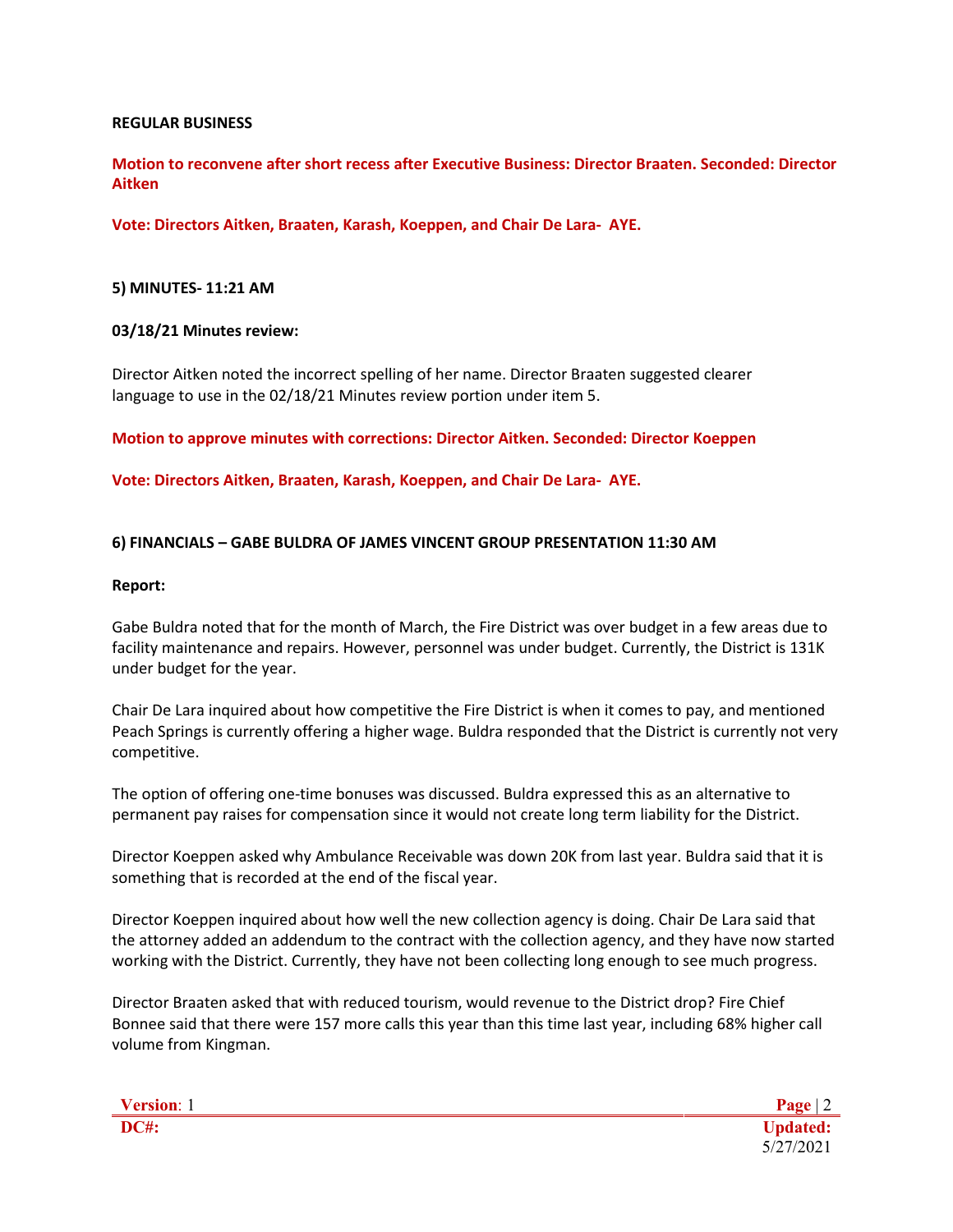Buldra explained the process for the projected budget for the 2021-2022 fiscal year. There will be a tentative adoption at next month's board meeting, then it will be posted to the public. After which there will be an official adoption.

In the 2021-2022 fiscal year, Buldra believes that there can be an increase in ambulance service revenue. Also, Wildland revenue can be increased.

Chair De Lara asked for suggestions on how to use Wildland funds. Buldra responded that whatever needs to be spent for that purpose can be brought before the board and allocated as needed. Director Braaten then asked if part of those funds could be used for bringing in more personnel, and Buldra responded that it can, but only temporary.

Director Braaten brought up using Wildland Funds for bonuses. Buldra confirmed that it can be used as such, however it cannot cover volunteers.

Grants were discussed, of which the dollar amount was brought down from the last fiscal year. Buldra mentioned that the Board can still accept larger grants, however the Board will then have to adopt an amended budget.

Fire Chief Bonnee mentioned that there are two grants waiting for new equipment to arrive, which will happen within the next couple weeks. Grants for new trucks will be a part of next year's budget.

Buldra discussed the budget for personnel. It will cover 6 full-time suppression employees, the fire chief, and part-time office support. There will be enough coverage for overtime and to staff Station 43 for up to 20 days a month, as well as a 50 cent increase to pay for full-time suppression staff.

There are also increases in the proposed budget to liability insurance, pension contribution, utilities, station supplies, EMS supplies, and repair maintenance.

Chair De Lara asked for recommendations on a new auditor. Gabe agreed, and said an auditor should be selected no later than August or September. This was noted as a future Agenda item.

There was a discussion about Workers' Compensation. Due to a proposed Arizona bill that extends the number of cancers covered under Workers' Compensation and strengthens existing law, the number of insurance companies offering Workers' Compensation to firefighters has dropped. Currently, there are two companies that offer coverage.

Securis is offering a Workers' Comp pool, and Buldra confirmed that our current rate is good. Director Braaten asked if this was a mutual fund pool, where the policy holders are also the owners. Buldra said that yes, this is the case. It was also noted that volunteers are also covered by the pool.

Director De Lara recommended bringing in a representative

**Motion to approve financials: Director Karash. Seconded: Director Aitken**

**Vote: Directors Aitken, Braaten, Karash, Koeppen, and Chair De Lara- AYE.**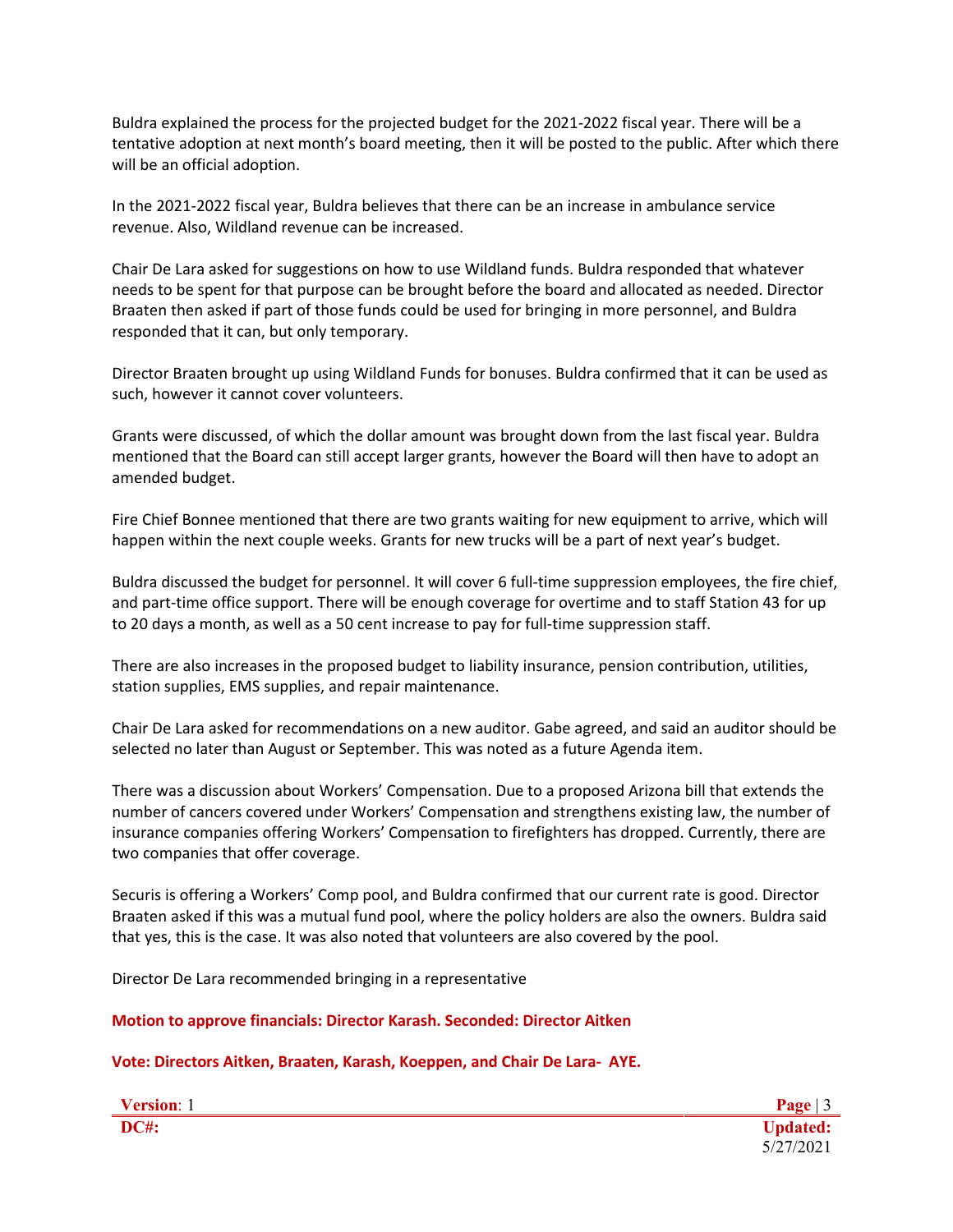A future agenda item was noted for the tentative adoption of the 2021/2011 fiscal year budget, which has to be published at 3 posting sites and the website.

## **7) CHIEF'S REPORT 12:47 AM**

## **Run Report:**

Amr Transports: 1 Med Calls: 57 Dolan Transports: 34 Dolan Refusals: 5 Dolan Public Assists: 4 Fire Calls:19 Mutual Aid calls: 0 HWY-93 Calls: 19 Meadview calls: 11 Meadview transports: 6 Meadview Refusals: 3 Meadview Public Assists: 2 Meadview coverage days: 15

### **Incidents:**

Fire Chief Bonnee noted a sharp increase in motor vehicle accidents in the month of March compared to this time last year. There has also been an increase in fatalities, due to either accidents or medical calls. Fire Chief Bonnee stated that he does respond to calls himself, and discussed a previous incident where it took three hours to respond to a medical call. The reason was because the fire department was already on two calls, and no resources could be spared.

### **Meetings/Conferences/Trainings:**

3/15, there was a MCFOA meeting via Zoom. They are looking to start meetings in person again in May.

### **District Properties:**

Garage doors have been ordered for both Stations 41 and 43, with expected delivery at the end of May. The awning that had blown off of the front entryway of Station 41 had been rebuilt.

Director Aitken asked if insurance was billed for the awning, and Fire Chief Bonnee replied no. The cost of replacing the awning did not reach the deductible.

There was discussion about what repairs and upgrades were being done to Station 43. It is the intention to set up a proper office in the building, and work is being done to make that happen.

Chair De Lara had a question about how Station 43 responds to ambulance calls when there is only one

| Version: 1  | $\mathbf{v}_{\alpha\alpha\alpha}$ |
|-------------|-----------------------------------|
| <b>DC#:</b> |                                   |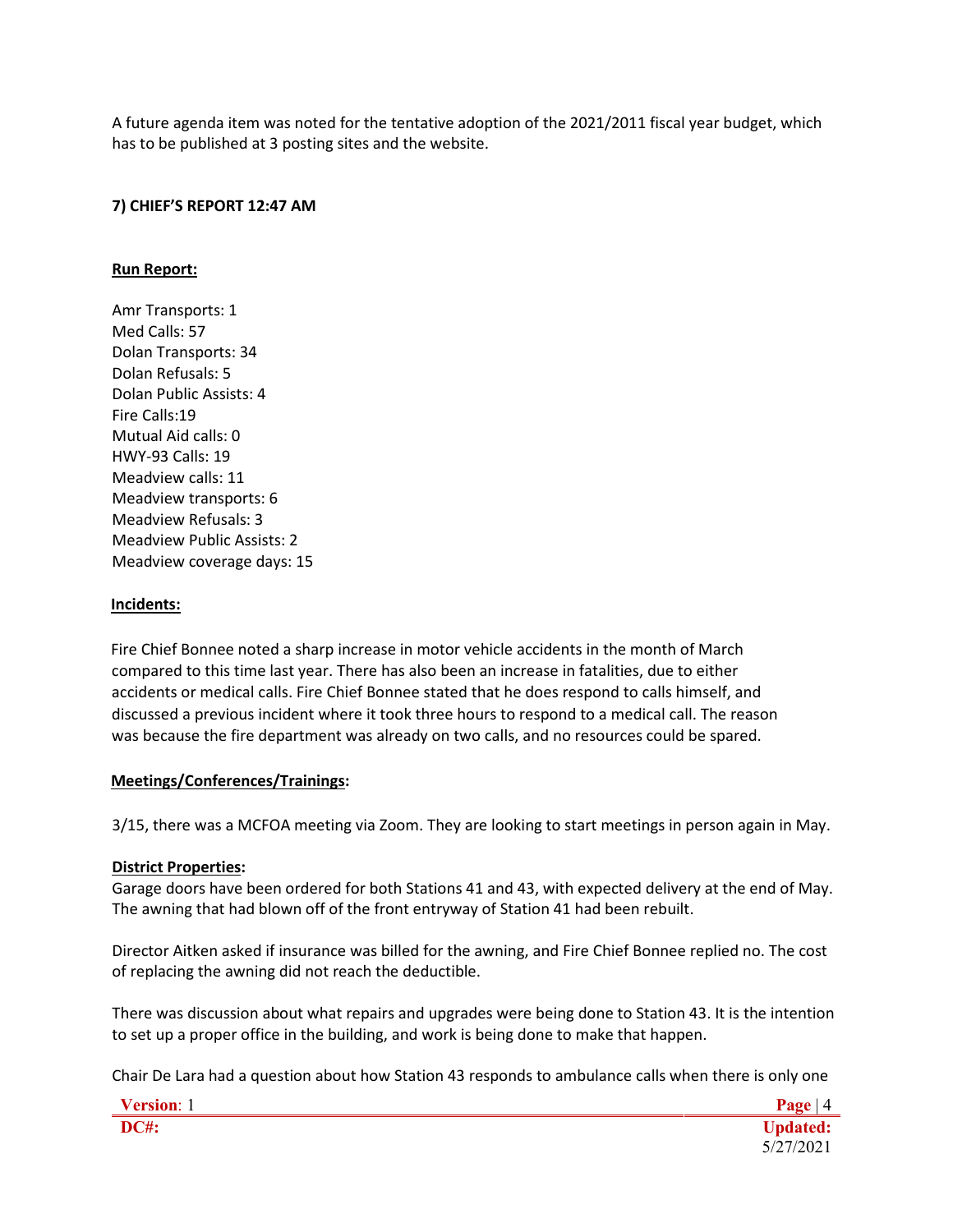person manning it. Fire Chief Bonnee responded that it is always a medic on duty. He also mentioned that he schedules someone to man Station 43 as call volume dictates. 82% of Meadview calls over the last seven months have occurred on Fridays.

Director Koeppen mentioned that there was a discussion about volunteers becoming drivers. Fire Chief Bonnee expanded on this point by explaining that volunteer drivers, called EMRs (Emergency Medical Responders), can only drive and nothing else. They may transport to helicopter landing zones within our CON (Certificate of Necessity) or to the bounds of our CON and no further.

## **District Vehicles:**

Ambulance R 415 had two blowouts and had four new tires put on the rear. Ambulance 1161 was placed on public auction and sold for \$6,350. The district is obtaining two new vehicles, a Type-3 engine and a Type-6 brush truck. An old 1992 Ford has been repaired and is going to be used as a brush truck at Station 43.

# **Projects in the Works:**

Personnel are undergoing training for Wildland qualifications. They will be finished at the end of April.

Fire Chief Bonnee has been in contact with business owners on Highway 93 to obtain contracts for fire coverage. So far, one business owner has agreed. Details are still being collected to be sent to the Attorney. The Fire Chief stated that the Fire District has the right to decline to respond to fire calls outside of the District.

For burn permits, they may be obtained 7 days a week given there are personnel present at Station 41.

Director Braaten asked if there was a plan to put admin staff at Station 43 at least once a week. Fire Chief Bonnee responded that it is a goal, however we are still in the process of cleaning up office operations at Station 41.

# **8) TECHNICAL COMMITTEE REPORT (Director Braaten) 1:22 PM**

The Technical Committee met on April 12<sup>th</sup>, 2021.

The Policies Update Task Force had completed their project and that task force has been dissolved.

the Website and Communities Task Force: The Technical Committee voted to dissolve the website portion of the Task Force and leave the Community Outreach portion intact.

Fair-Funding Task Force: Ellen-Rey Bower and Walt Kiffer determined the biggest discrepancy (\$100K) in their calculations from data received from the County Assessor and Treasurer was due to a transcription error. The rest (40-50K) was due to imprecise borders for the Fire District in Meadview. The Assessor's office sent data based on estimated properties, and the Treasurer's data was from what was actually taxed. The Committee discussed the need of expanding the tax base for the Fire District.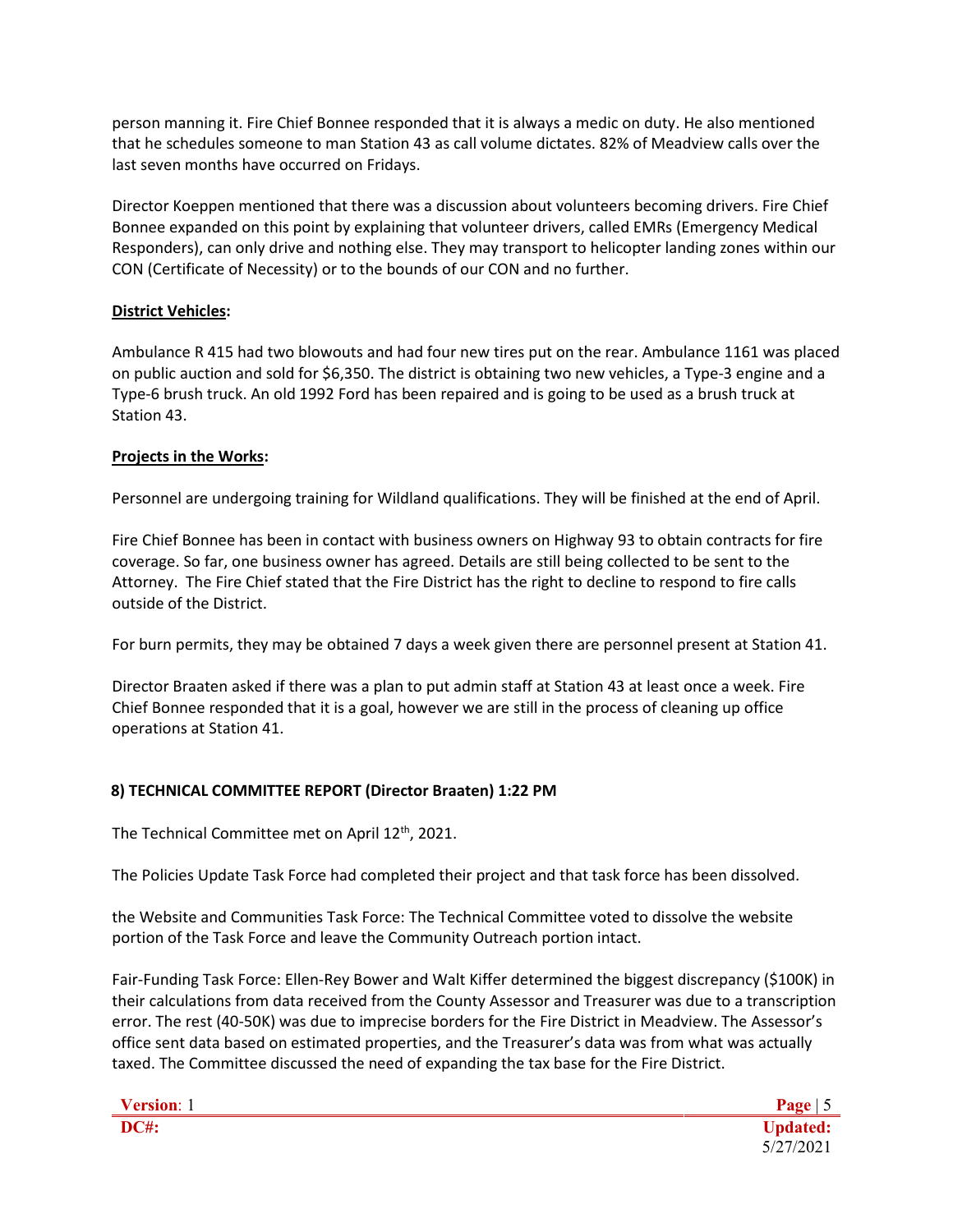New volunteer Zachary Valentine-Flora suggested a "bake off" or cookout for fundraising purposes and to offer education to the public. It was also suggested that signs are made to help recruit Community Outreach Task Force members in the Meadview area. Douglas Braaten will contact Meadview C.O.M. and the Neighborhood Watch to set up a presentation to get support for funding efforts.

The Communications Task Force is now closed down since the only volunteer, Jay Fleming, resigned.

Attendee Randy Stults was asked to volunteer on the Committee. He presented ideas such as a 40-hour work week for staff Monday through Friday, and volunteers the rest of the time.

Larry Tennant had several suggestions on the minutes. He insisted that we were out of compliance in several areas in the policy manual. Fire Chief Bonnee requested this information. The Fire Chief says that Tennant was going off of the old policy manual, and the new one that the Chief is bringing to the board is covered by statute.

Director Braaten expressed a question about the number of Board members that can be a part of committees. Director Aitken and Chair De Lara explained that per policy, only two Board members may be members of a committee. Director De Lara suggested he send his questions to the attorney.

### **9) REGULAR SESSION 1:30 PM**

## **a. Discussion and possible action regarding: Attorney response to complaints about Open Meeting Law Violations. (Chair De Lara)**

The attorney was consulted on this issue. He requested more information to submit to the Attorney General. When everything has been sent, and the District has received a response, the information will then be made public.

Chair De Lara noted that she believes that the response that was generated is already adequate.

**Motion for the Office Assistant to send meeting minutes, correct spellings of all Board Members' names, and email addresses to Attorney. Also, When Board Members receive the Oath, they need to be notarized and sent to attorney immediately via email, with the Office Assistant CC'd: Chair De Lara. Seconded: Director Aitken**

## **Vote: Directors Aitken, Braaten, Karash, and Chair De Lara- AYE. Abstained: Director Koeppen**

**b. Discussion and possible action regarding: Previous employee reimbursement and/or shortage. (Director Aitken)**

**Motion to send all applicable documentation requested to the Attorney and to table further discussion for a future meeting: Director Aitken. Seconded: Chair De Lara**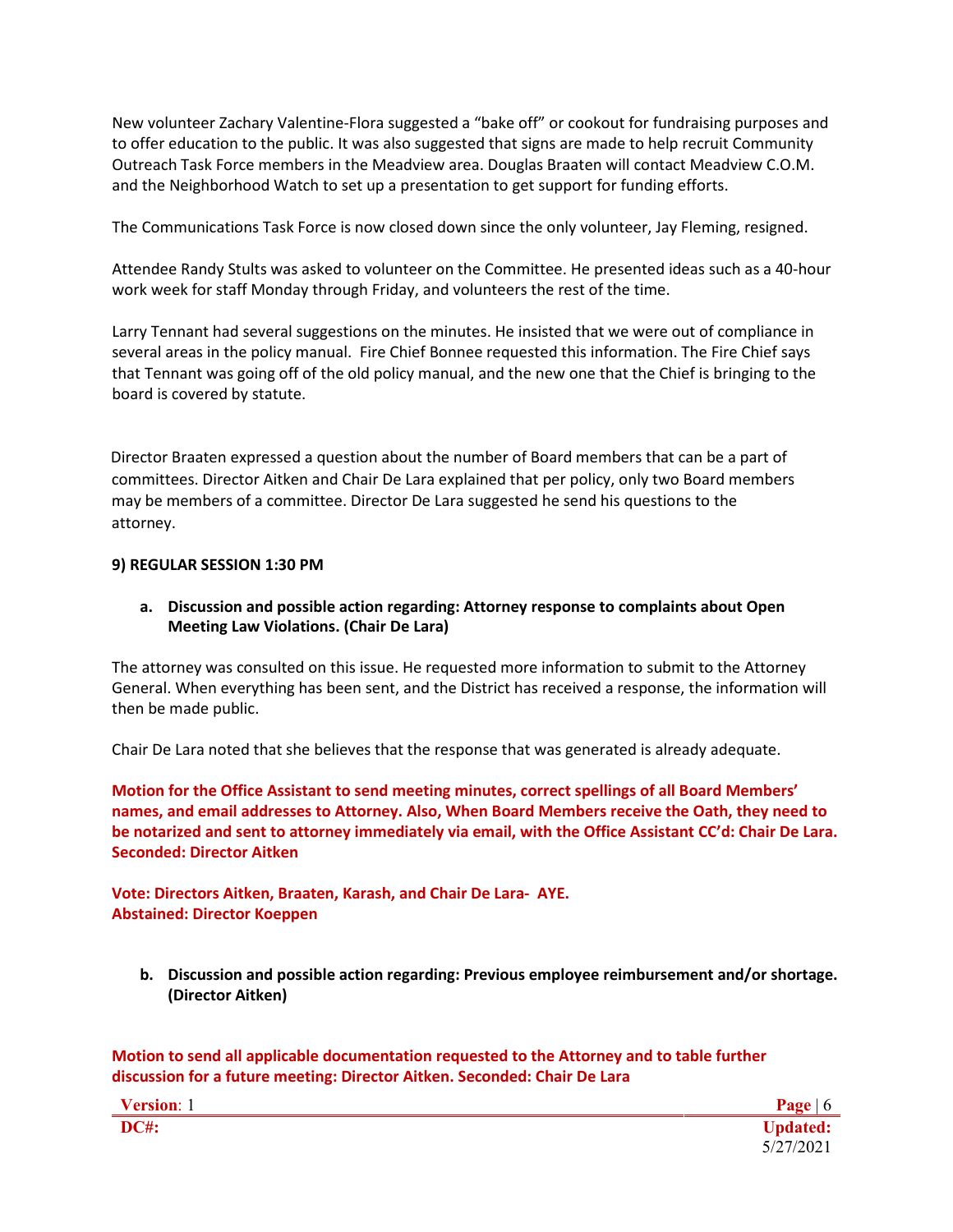## **Vote: Directors Aitken, Braaten, Karash, Koeppen, and Chair De Lara- AYE.**

## **c. Discussion and possible action regarding: Cameras for security and surveillance at Stations 41 and 43 (Fire Chief Bonnee)**

Fire Chief Bonnee expressed concern about the lack of security at LMRFD fire stations. He suggested putting up cameras on the exterior of the buildings with monitors for camera feeds.

**Motion to obtain more information on security and surveillance systems for Stations 41, 42, and 43, including cost: Chair De Lara. Seconded: Director Karash.**

**Vote: Directors Aiken, Braaten, Karash, Koeppen, and Chair De Lara- AYE.**

# **d. Discussion and possible action regarding: Vacant LMRFD Board Clerk position (Director Aitken)**

Chair De Lara noted that the Board Clerk position needs to be able to sign checks and documents within a quick timeframe. She nominated Director Aitken as the new Board Clerk.

**Motion to approve Director Aitken as acting Board Clerk: Chair De Lara. Seconded: Directors Koeppen and Karash**

**Vote: Directors Aitken, Braaten, Karash, Koeppen, and Chair De Lara- AYE.**

**10) CALL to the PUBLIC.** *(The Fire District Board is not permitted to discuss or take action on any item(s) that are not on the Agenda that are raised in the call to the public. However, individual Board Members may be permitted to respond to criticism directed to them. Otherwise, the Board may direct that staff review the matter or that the matter be placed on a future agenda. The Fire District Board cannot discuss or take legal action on any issue raised during the Call to the Public due to restriction of the Opening Meeting Law).*

Ellen Rey Bower suggested a policy that the full board needs to be present to make major policy changes, or changes to the bylaws. This was noted as a future agenda item.

## **11) CONSIDERATION OF FUTURE AGENDA ITEMS**

▪Specified tabled items will move to following month's Regular Meeting, unless noted otherwise and/or pending additional information.

| Version: 1  |  |
|-------------|--|
| <b>DC#:</b> |  |